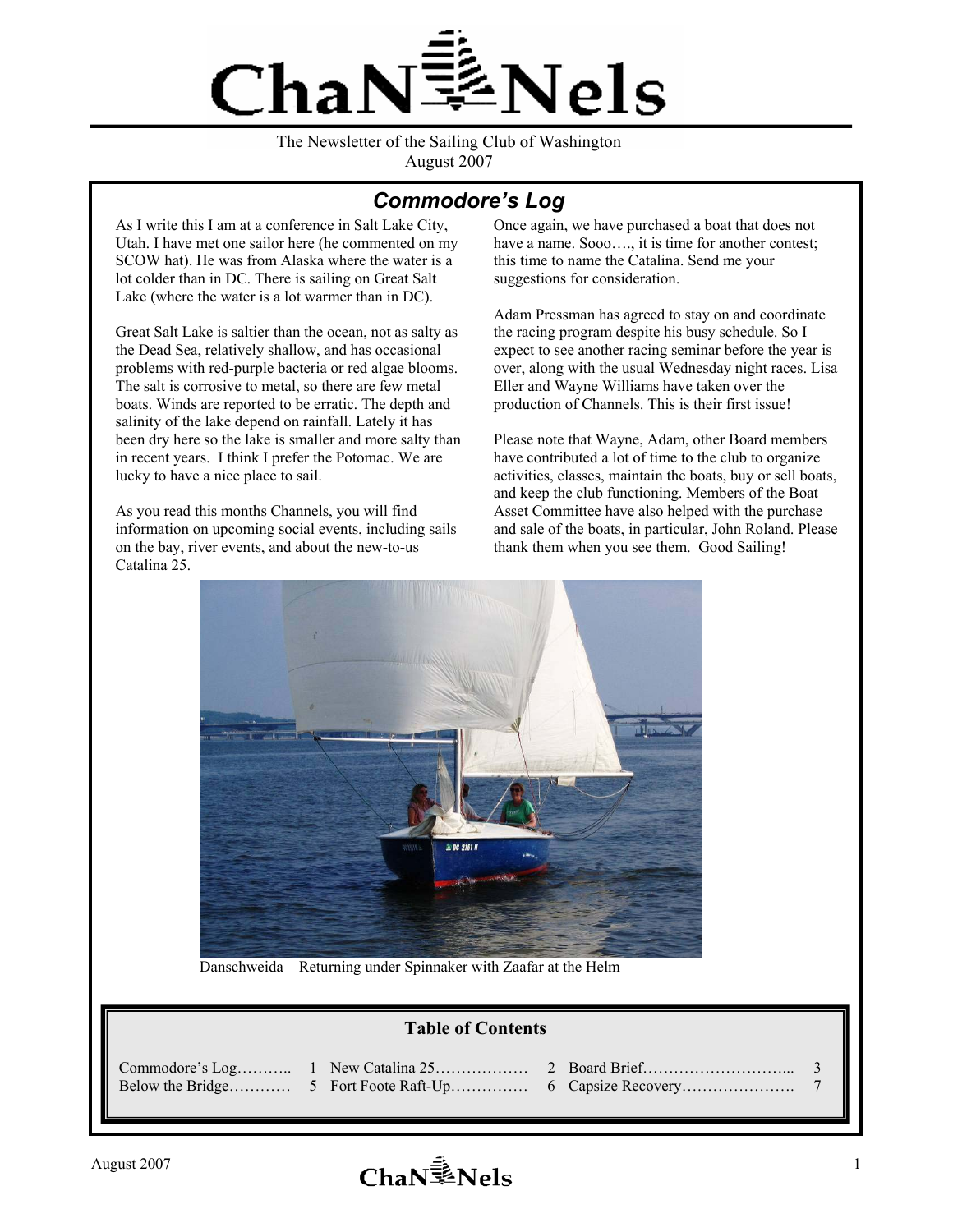## *The newest addition to the SCOW fleet, a 1983 Catalina 25*

We departed from Annapolis Back Creek at about 11:00 AM Saturday, July 28<sup>th</sup>, and tied up at Buzzard Point Marina on the Anacostia River at 3:30 PM, Monday, July 30<sup>th</sup>. Skippered by Ron Sheldon and crewed by Brigitte Conway, Steve Linke, and Tom Kelly, she proved to be a sound and mostly comfortable boat. In spite of numerous obstacles laid in front of Skipper Ron and his crew, the new Catalina made her destination within hours of the estimated hour.

The trip provided a number of lessons that the crew will not soon forget, so much so that one crewmember called the voyage "a boating bootcamp." With two days notice, Skipper Ron agreed to take charge of the trip, and drove to Annapolis to inventory the new craft and test its electrical systems. Scouting out the marina for a misplaced gas tank and line, fabricating an extension cable to interconnect two batteries between the engine and the boat's electrical system, gathering miscellaneous sails, tools, lines, safety equipment and ice chest from SCOW resources, borrowing a five gallon gas can from Jeff Teitel and another five gallon can, battery and more necessary items from Dorothy Stocks, and purchasing a second battery, battery box and other items was only the first phase of making the new boat seaworthy.

With transportation provided by Dorothy Stocks and Mike Trueheart, the skipper, crew, their gear and the scavenged and purchased equipment were delivered to Annapolis the evening before departure. After stowing equipment, shopping for fuel and provisions, and sleeping aboard the first night, the crew made ready for an early departure Saturday morning, only to discover that the extension cable was fabricated with all connectors sized for the smaller negative battery terminals and, therefore, didn't fit the larger positive terminals. While part of the crew departed to rectify that problem, the remaining crew prepared the engine. Following the marine requirement that the more important the part and the more difficult to replace, the more likely it is to fall overboard, the oil dipstick was lost. Steve, who claimed to be an Army reservist, revealed his true background of Navy SEAL by stripping to his shorts, and diving into the dark and chilly waters of Bert Jabin's marina, much to the skepticism of his shipmates. To their astonishment, he returned within seconds with the wayward dipstick held aloft like an Olympic torch, thus assuring his place on any SCOW crew in perpetuity.



Brigetta, Ron and Steve – Picture by Tom Ready for Departure



Next, the motor refused to start, or even turn over, an apparent victim of 'hydrolock' (caused when a fluid [oil in this case] immobilizes the cylinders) from being improperly stored with the wrong side down. Skipper Ron manifested his characteristic 'can-do' spirit, consulted John Roland by phone as to cause and cure, and after John had departed from Manassas for Annapolis to lend first hand assistance, was able to convince a lone Saturday morning Bert Jabin yardman to take a look. For the price of a six-pack of beer, and fifteen minutes of on and off cranking with the starter motor, the yardman persuaded the 8 HP Yamaha to finally start, in a plume of blue haze accompanied by the cheers of the crew.

With provisions and personal gear safely stowed, and final running rigging installed with the help of John Roland, the trip was finally underway, only four hours late. A hard day of motoring into the wind ensued, finally making the turn into the Potomac around 9:30 PM. Further challenges followed as darkness fell, since the vessel lacks a compass and depth gauge (for now!). Brigitte may have saved a grounding when she noted that the planned course could turn us inside the Point Lookout marker, which was on shoals. Thanks to her observation, we turned well outside, with plenty of water under our raised keel. (Continued on Page 4)

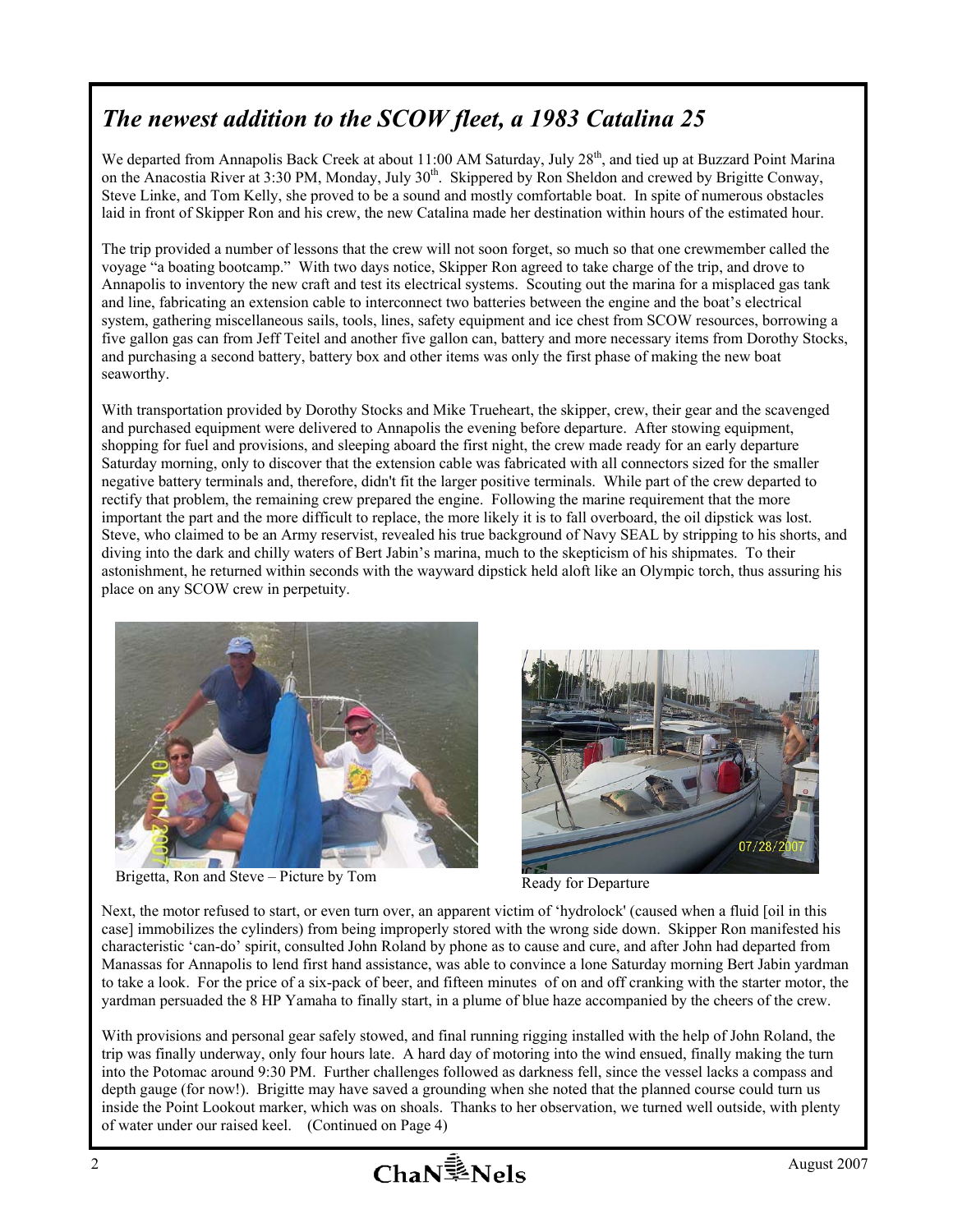



Rainy Day Sailing – Picture by Mary Silverson Sunny Day Sailing with Skipper Mike Rothenberg

*No aspect of the sailor's world is more mysterious to the landsman than the practice of navigation. To find a precise point in a trackless waste seems neither art nor science, but magic. Yet in no other sphere of progress has the continuity of development been so clearly based on the heritage of the past, nor has the accumulated knowledge been so universally shared by men of all races, creeds and nations.* 

*-* **Carleton Mitchell**  Author *Passage East* 

### **Bay Crab Feast and Raft-Up St. Michaels, MD Saturday, August 25**

Would it truly be summer without a crab feast? We don't think so! So, on August 25, SCOW members and friends will meet at the Crab Claw in St Michaels at 5 p.m. for our annual Crab Feast and Raft-Up. Please RSVP to Dot Almassy if you plan to attend. Everyone must be there by 5 p.m. in order to be seated together, and note that the Crab Claw does not take credit cards -- cash and checks are accepted. For detailed information on car pools, dockage information, OR TO RSVP, social@scow.org

#### *Board Brief* By Maggie Nelson

- $\checkmark$  The Board welcomed Melissa Ennis as the new Skipper director effective in July.
- $\checkmark$  Member Brigette Conway's suggestion to buy a rescue heaving line for the Flying Scots was approved.
- $\checkmark$  The new Catalina will be available to club members in August. Thanks to the BAC and all who have worked to obtain the boat.
- $\checkmark$  Psycho will not be sold if usage continues as monitored thru the spring.
- $\checkmark$  The Leukemia Cup regatta is looking for a corporate sponsor. Please contact Dorothy Stocks if you know of a company who would like to donate money as the sponsor.
- $\checkmark$  The new Flying SCOT was christened as Selkie at the Summer Picnic.
- $\checkmark$  SCOW's Racing Committee is working on Strategy and Tactics program to be delivered the last four Wednesdays of August, as well as a Seminar for the Leukemia Cup night (08 Sept 07). Watch email for details.

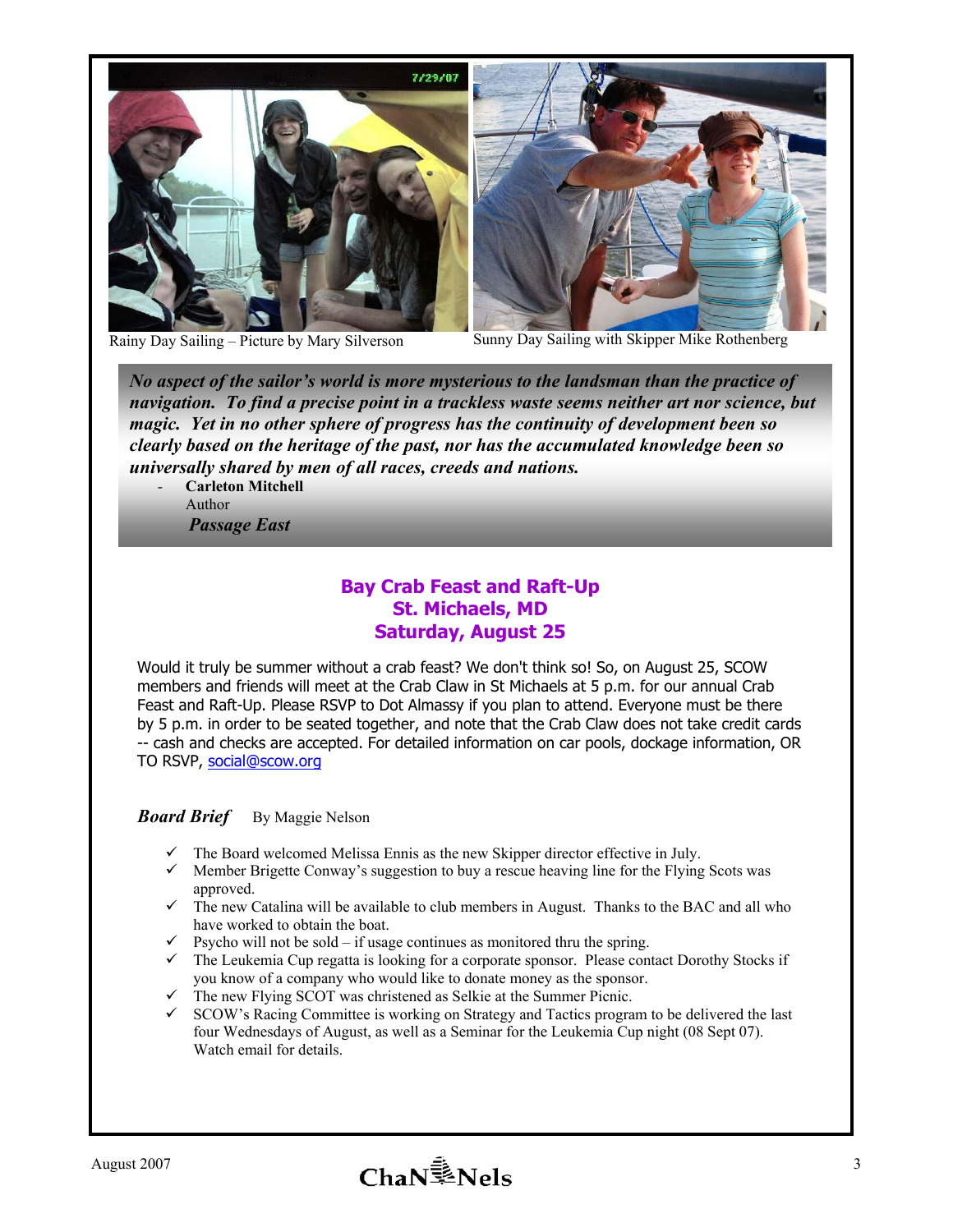## *The newest addition to the SCOW fleet, a 1983 Catalina 25 (Continued)*

Tom's handy GPS provided a virtual marker at the entrance to Calvert Bay and our first anchorage, dockside at Point Lookout Marina, on Smith Creek at 11:30 PM Saturday. A brief 'sticky'grounding was salvaged by quick hands on the motor shifter, throttle, and tiller. It had been a fairly rough day on the Bay, with up to 4-5 ft. seas and many long rollers and swells causing steep plunges of the bow and pronounced rolling of the boat. Everyone onboard, however, was seahardy and never even gave a hint of seasickness. Deserved showers and a good night sleep ensued.

After leaving cash for facility use in the dockmaster's door, the ship of fools was underway again at full throttle the following morning about 7:40 AM. Anticipating a restaurant breakfast, based on a promising cruising guide description, while getting fuel, ice and replenishing provisions at Coles Point Plantation marina, the crew found a closed restaurant and had to settle for microwaved frozen breakfast sandwiches from the sparsely stocked marina store. With GPS waypoints and courses, cross checked by charts and eyeballs, the motor cruise continued up the Potomac, dodging one thunderstorm by sheltering behind Cobb Island, and riding through an hour of solid downpour, with lookout nearly frozen to the mast just east of Aquia Creek.

Fortunately, the crew was well prepared with waterproof charts, waterproof GPS and waterproof binoculars, enabling them to continue motoring in very limited visibility, in an area so full of crab pots it merits a special mention on the chart. Since things tend to come in bunches, and as if rain, thunder, lightening, crab pots, poor visibility, and no safe haven were not enough, a barge appeared from around the bend, going downriver. An interesting phenomenon observed was the outgoing tide cascading over shoals at spider marker "5" near Mathias Point. With Steve at the helm and Brigitte navigating while sitting in the buckets of water coming down, we made it safely through the storm.

Anchorage that night was provided by the Marine's marina at Quantico (thanks to Steve and his retired military ID.) Hoping for a sit down restaurant dinner in Quantico, the crew



Tom with Mt. Vernon in the Background

settled for pizza and beer at a marina picnic table, since the only Quantico establishments open Sunday night were Dominos and barbershops, catering to squared away Marines. After dinner the skipper gave the crew a lesson in how to play 'Hearts', which he won hands down, in a brutal approximation of Captain Bligh.

Monday included real coffee and muffins from now open Quantico establishments, an 8:15 AM launch from Quantico, late morning leftover pizza, a first attempt at sailing off Mount Vernon with little to no wind, and arrival at Buzzard Point Marina around 3:30 PM. Tying up at the Buzzard Point slip was reminiscent of a buzzard or even a gooney bird landing, but it gave Tom practice which was clearly needed.

The trip reinforced lessons that mariners have learned countless times: plan, prepare, and prevail. Several innovations developed during the voyage included the adoption of a technique of our aviation brethren (another clear link between flying an airplane and sailing) - clearing "S" turns performed by the fresh helmsman during the hourly handoff; also, how to use a \$30 pump to move gas from reserve 5 gallon cans to fuel tank while under way until the pump's designed failure life of 3-4 uses so you can then learn how to thoroughly rinse your mouth after each siphoning thereafter; and also, the circular Nav log (can also be used to hold food in an emergency).

Each member of the crew made significant contributions to the ultimate outcome of a successful trip, and Skipper Ron provided steadfast leadership (between naps). In addition to a new cruiser in the SCOW fleet, new friendships were also part of the delivery. Approximately 170 miles at an average speed of approx. 6 mph, 28.5 motoring hours.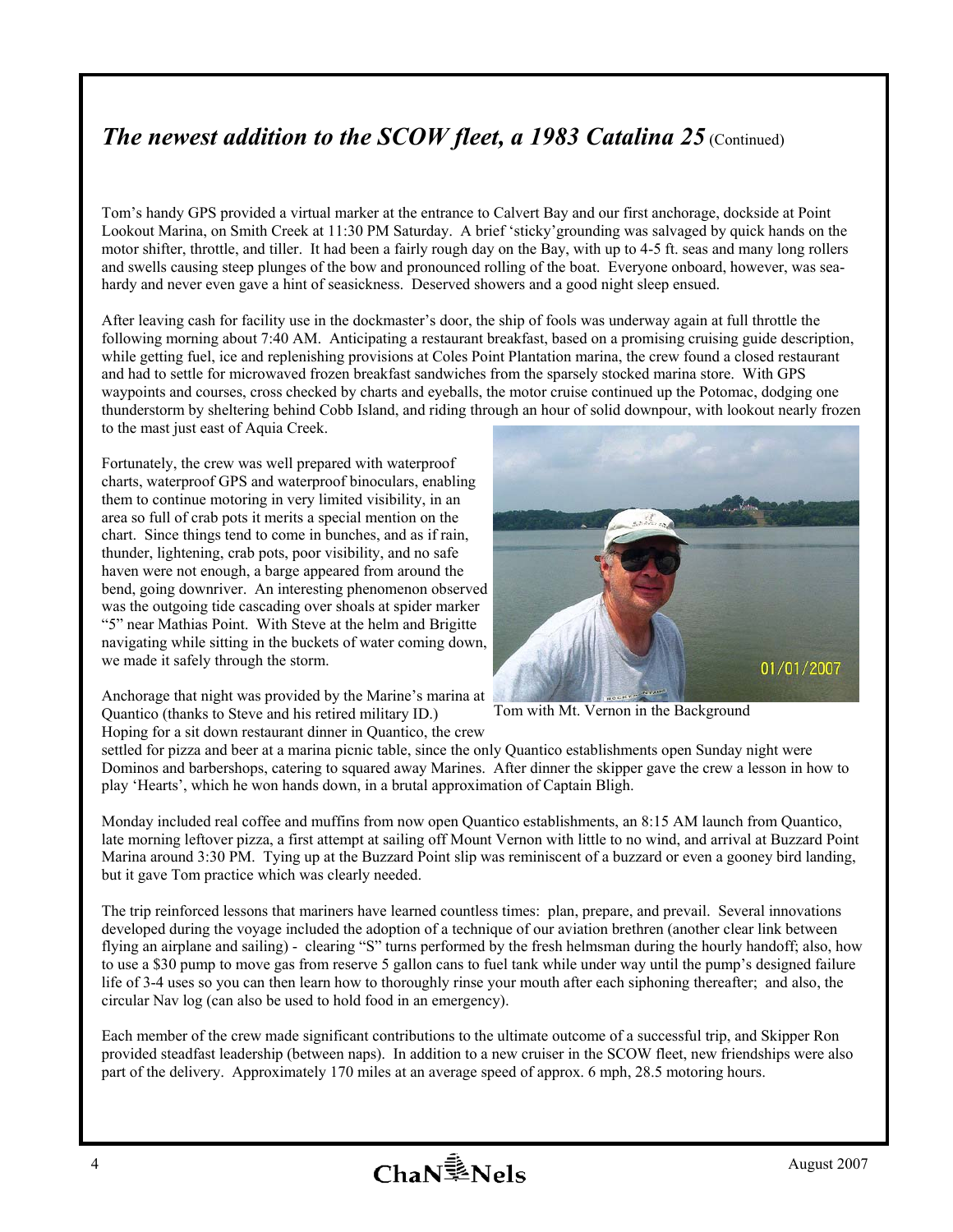# *Danschwieda and Selkie Below the Wilson Bridge*

By Zaafar Hasnain

I wish I had a picture of Rebecca towing Danschweida and Selkie downriver recently. The only simile that springs to my mind is a mother hen waddling – there was a bit of a waddle because we wanted to steer slightly to the side of Rebecca – purposefully towards the Wilson Bridge, with her two chicks toddling and tripping behind her. There was a touch of toddling or tripping whenever a pesky motorboat went by. Alas, I'm sure our readers would have appreciated a picture of that little procession, rather than my lame attempt to describe a fundamentally indescribable experience.

Rebecca was operated by our legendary Bill Davenport, with the bikini-clad and tanned Rhonda Glassman; Danschweida had two fun ladies in the persons of Mary Siverson and Teri Nachazel, in addition to yours truly; and Selkie had that young, intrepid Lisa Eller and her husband John Eller who seemed a nice chap. I hope to know him, Lisa, and Rhonda better in the future.

I'm told we did three things that haven't been done by Flying Scot skippers before. We sailed on a Flying Scot south of the Wilson Bridge, we beached the boat at Fort Foote, and we flew a spinnaker. This piece was threatening to turn into a little tutorial on beaching, sailing with fluky and light winds, and flying spinnakers, but I deleted what I'd written on the last two topics.

Bill Davenport towed us south through the Bridge and then set Danschweida and Selkie loose. Thanks Bill, for being the mother hen, and Wayne, for organizing this event in the first place. You're both awesome.

We identified the rafted up flotilla of boats near what I took to be Fort Foote and sailed towards it. We circled the flotilla, within hailing distance, a couple of times and asked whether we could raft up. Upon not receiving an answer, and because it was a hot, muggy afternoon with light winds, the prospect of rafting became quite unattractive quite quickly.

My crew and I decided it would be more fun to sail farther south (because the winds were southerly) and fly

the spinnaker on the way back. Alas, the wind continued to be anemic, and we just sailed around, possibly halfway between the Wilson Bridge and Fort Washington. During this period, we got a phone call on my cell phone from David Thompson of PRSA, who appeared to be organizing the event and who had obtained my cell phone number before we cast off at the marina. David was concerned about what happened to us, because we had sailed out of sight of his boat as well as the flotilla.

I assured him we were fine and that we were on the way back. He told me that he was on a small powerboat and that he and a Lightning were beached at Ft. Foote and gave me some pointers on how to follow them. My crew, bless you girls, enthusiastically concurred with this plan and we proceeded to head towards that spot. David was on the beach and helped us secure Danschweida.

We walked the anchor out towards deeper water, set it, and then tied the boat to a medium-sized fallen tree on the beach. The boat was floating throughout the time we were there. I had brought along a long rope I found in the sail locker for this purpose, and if we ever do this again, hopefully with all four Flying Scots, I'd suggest they bring 50-ft. ropes so they can do the same thing.

There's a nice trail at the beach, leading to a bluff overlooking the river, with a nice view of the river and the Virginia shore. There's also a barbecue grill like you often see at state parks. It's an approximately 10 minute hike but well worth the schlep. I've since checked with the Fort Foote rangers and was told that there are no bathrooms or even out-houses and that we're not allowed to camp there overnight. Despite this, I hope we can organize another similar event this year, and I hope there will be more interest. You do need a bit of local knowledge, such as David Thompson telling me there are underwater hazards just north of where we beached, but we can build on this experience... Thanks to all who participated in organizing this great event.



#### **Next Membership Meeting: Monday, August 13th, 2007**

Location: American Legion, 400 Cameron Street, in Old Town Alexandria Time: Socializing downstairs begins at 6:30 pm and the meeting begins upstairs at 7:30 pm.

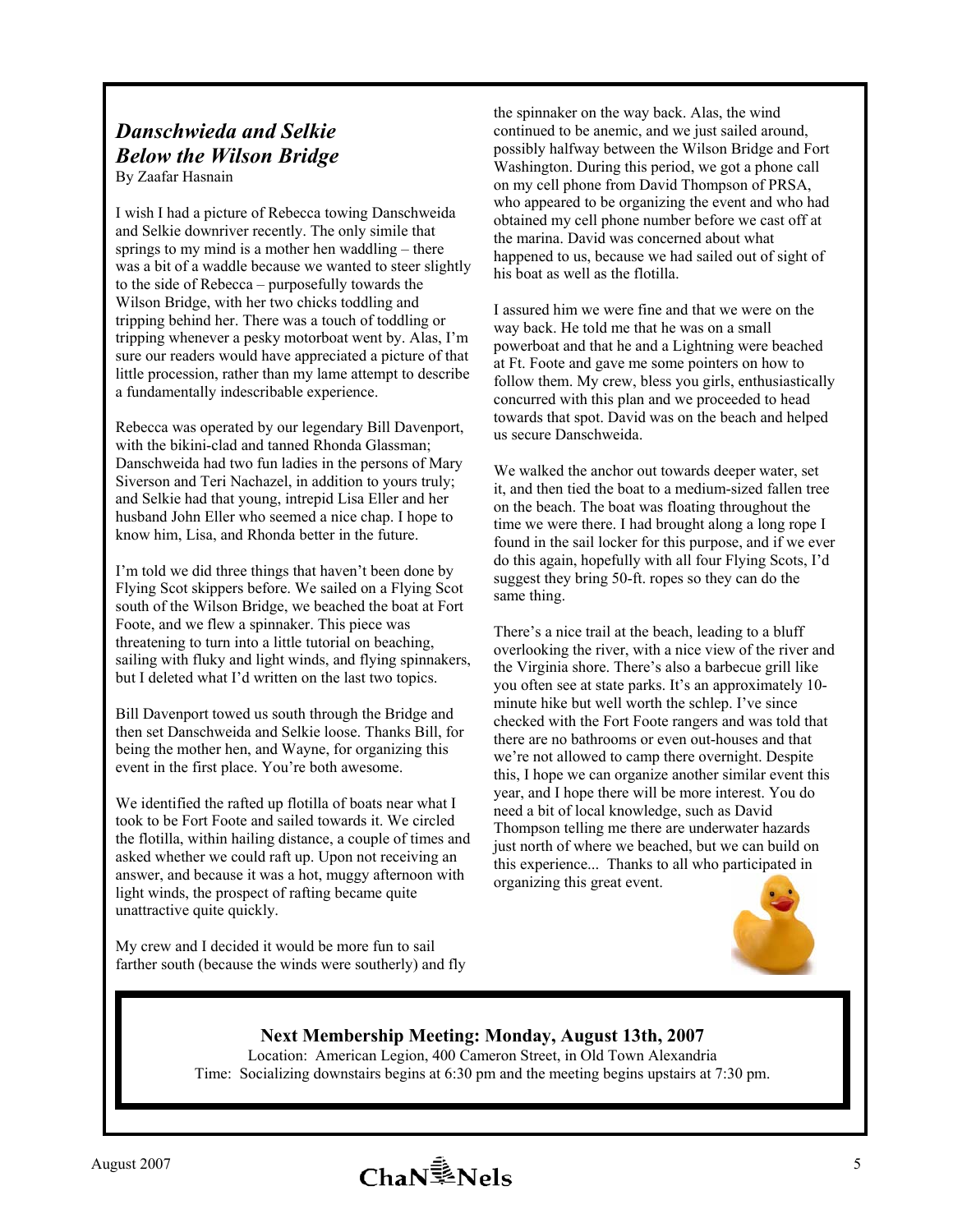





## *Fort Foote, River Raft-Up*

Several cruisers rafted up in the afternoon including Timeless, Liberty Belle, Rebecca, Crows Nest, Valhalla, Little Tomato and Gypsy Wind. It was hot. So hot that many were seen swimming in the Potomac to cool off.

Pictures by Steve Riker





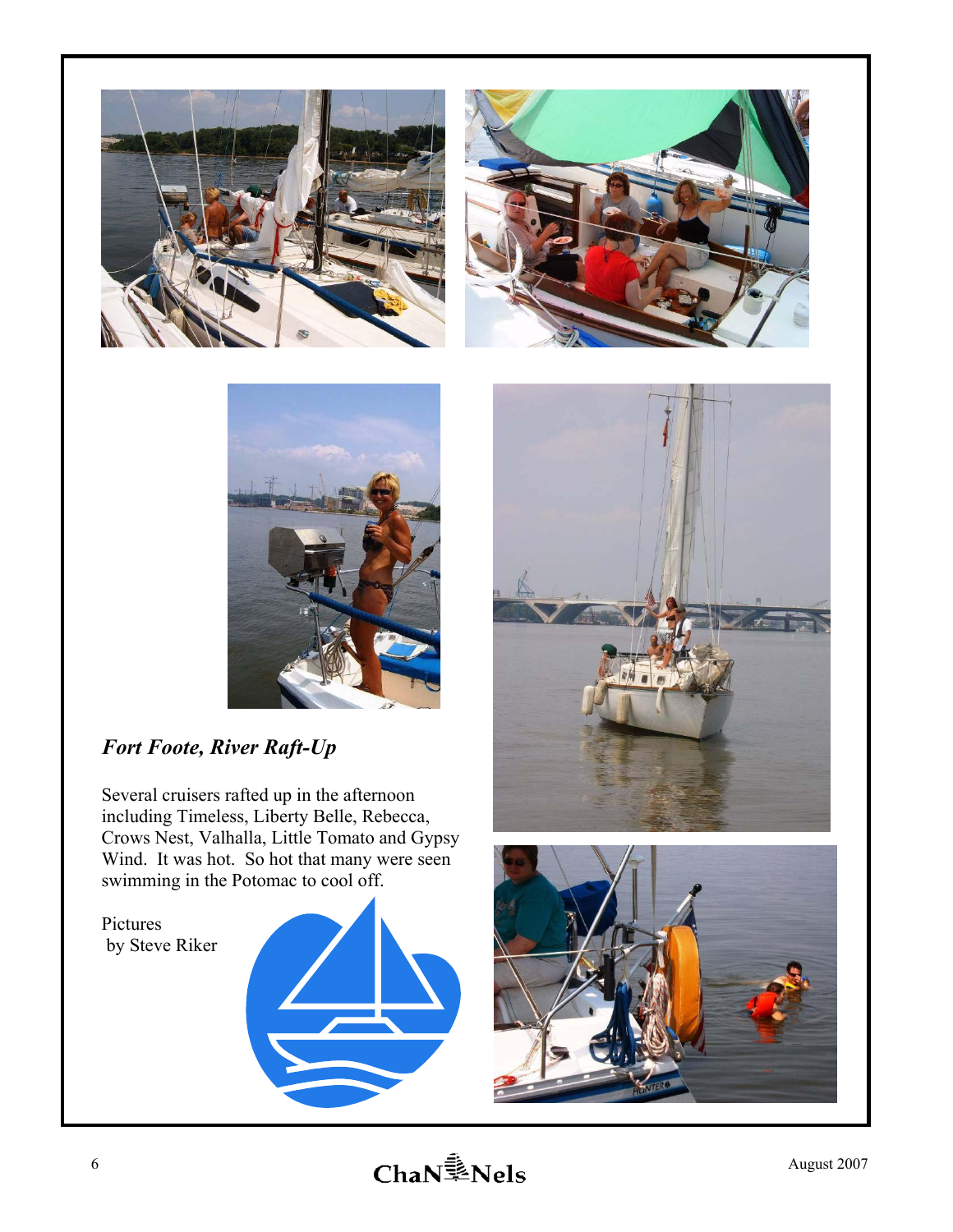## *Capsize Recovery - Not "Rocket Science," But a Lot of Work*

by Alice Starcke

SCOW's Capsize course on Aug. 4 was a refresher for me, but many were going through it for the first time. A group of about 16 members, including instructors Thom Unger and Jeff Teitel, went to Smoots Cove--just south of Wilson Bridge-- for the class. We took the cruisers Rebecca and Psycho, traveling under power with two Flying Scots in tow. Winds were very light that day - under 5 knots at first, then later in the 5-10 knot range. One of the first questions asked was, how do we make the boats capsize in such light air?

After the cruisers were anchored, Thom gave a talk about the procedure for righting a capsized dinghy, main reasons why people capsize the Scots, and how to force a capsize. We then broke into small groups of 4 or 5, got into the Scots and practiced capsizing and righting the boats--multiple times.



**2.** Beginning to heel the boat-- everyone moves to the leeward side. A crew member climbs out near the leeward shroud to hang on and lean over the water.

**Some pictures to make it clearer:** 



**1.** Sailing along close-hauled; Instructor Jeff is at the helm. Someone's checking to be sure the centerboard is cleated down. Not doing so can mean **big trouble**.



**3.** Almost over. You can see someone standing, hanging on the shroud.



**4.** We're capsized! Then we check to make sure all are OK, have their life jackets on, and the mainsheet is uncleated. A cleated mainsheet can cause **trouble.** 



**5.** Crew gets in the proper positions to raise the boat. Being quick to get to the head of the mast is essential. Letting the mast go way under water can be **big trouble**. One person is at the bow hanging onto the painter and another at the centerboard. The boat is then **turned head-to-wind**.

Photos by Alice Starcke

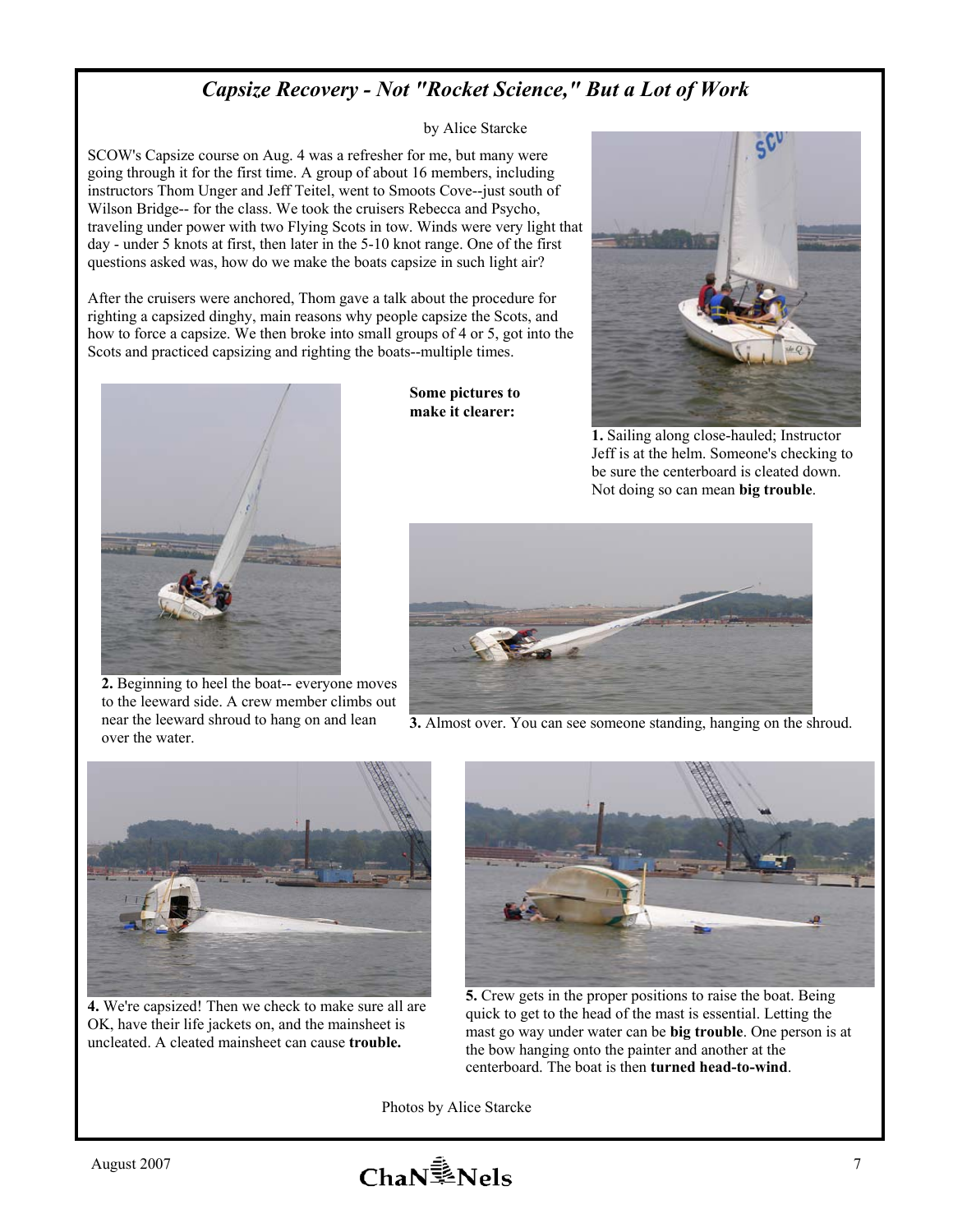## *Capsize Recovery (Continued)*



**6.** Pulling down on the centerboard makes the boat pop up. It may take two people, depending on their weight.



**7.** The boat is up, head-to-wind, one person holds the helm as others begin to climb on.



**8.** Some people climb in over the side, others use the swim ladder on the boat's stern.



**9.** All get back in the cockpit, get settled, then bail the water

Photos by Alice Starcke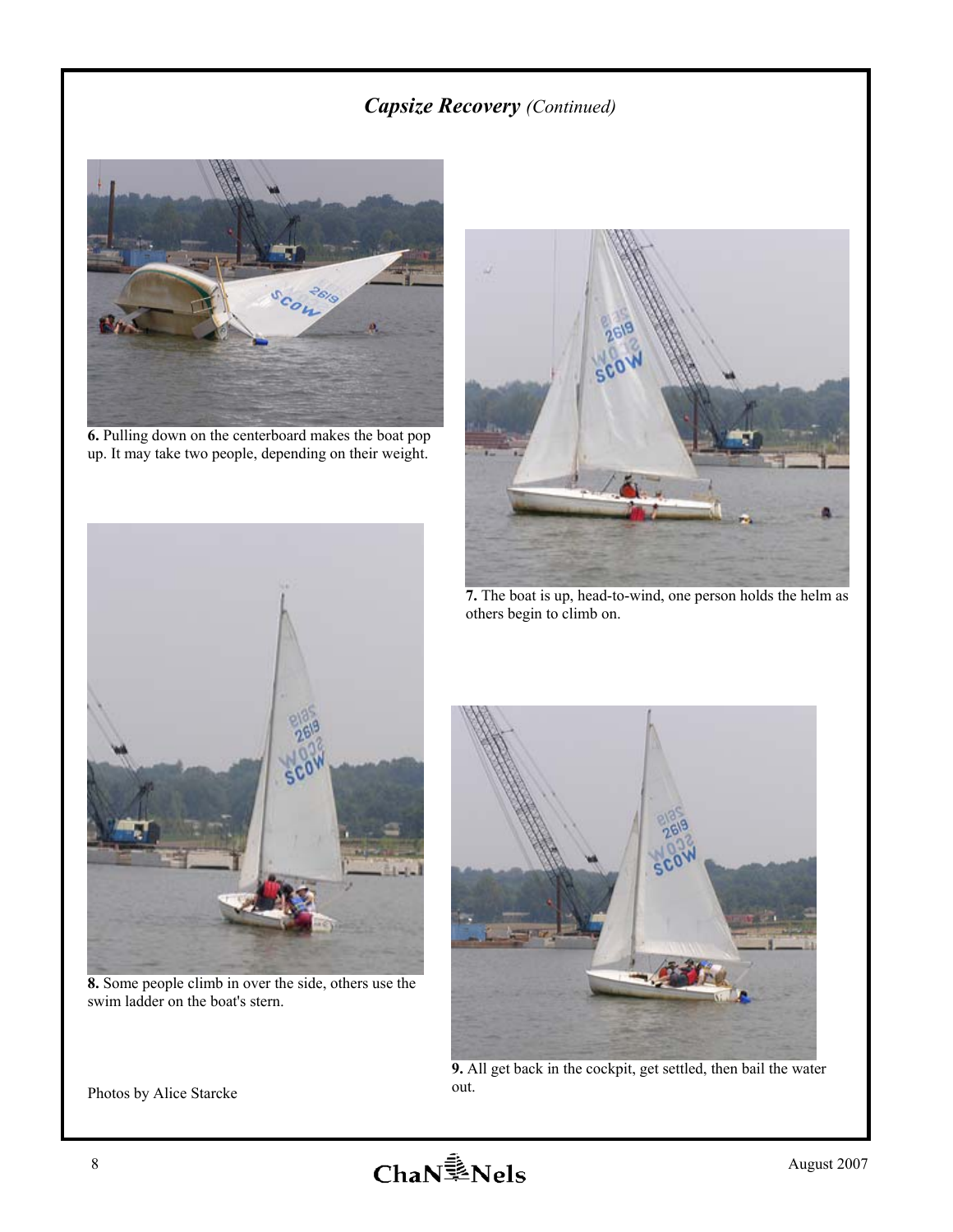## *Capsize Recovery (Continued)*



Lest you think I'm "giving away the store," making it unnecessary to take the course by telling these basics, please keep in mind that it took us multiple times practicing the procedures to really get them right. And, reading about it is not at all the same as doing the drills. So if you want to feel more confident about your sailing, take the course next year. It's well worth the effort and lots of fun. This is an all-day course with time for socializing, having lunch, and splashing around in the water. And here's the bonus--you'll learn the "mysteries" of capsize recovery--the reasons behind the bolded words in this story!

**10.** Sailing away again.

Photo by Alice Starcke